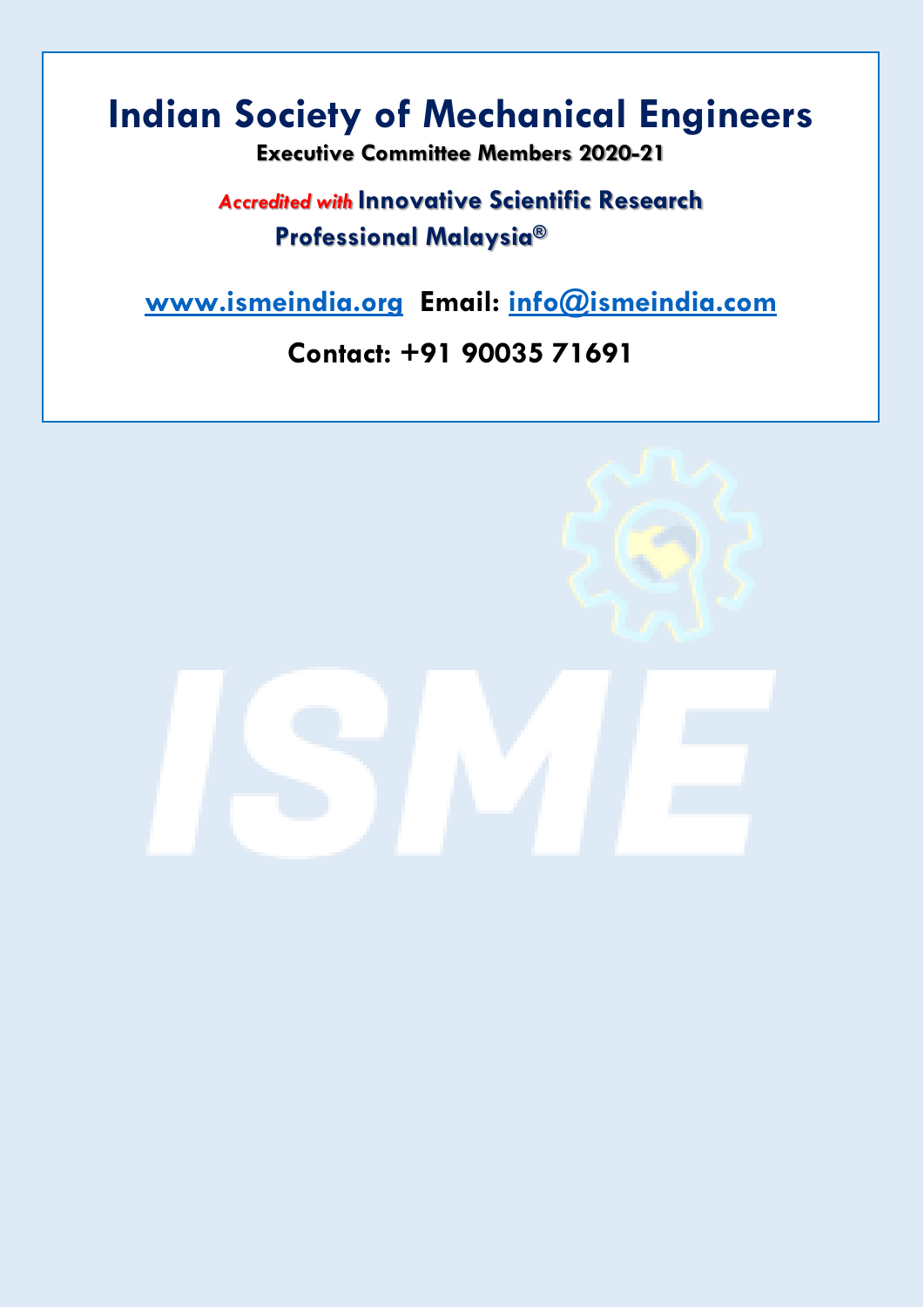

**Dr. K. PADMANABHAN, M.Sc, Ph.D (IIc), Hon. President 2019, The Society of Innovative Educationalist & Scientific Research Professional Chennai FIIPE, FIE, C.Eng, SFISME,FIA struct E, SFSIESRP, MISRPM, Professor, School of Mechanical Engineering, VIT University – Vellore Pin: 632014, Tamil Nadu, India.**



**Dr. USHAA ESWARAN, Hon. Secretary 2019 Excellent Innovative Educationalist & Dedicated Global Professional Motivation Speaker Award The Society of Innovative Educationalist & Scientific Research Professional Chennai B.E, M.E, Ph.D.,MIEEE, FIE, P.Eng.,MISTE, C.Eng. SFSIESRP, MISRPM, Chief Executive Officer, SEEK #7/25, Lawyer Jaganathan Street, Alandur,Chennai-300 032, India**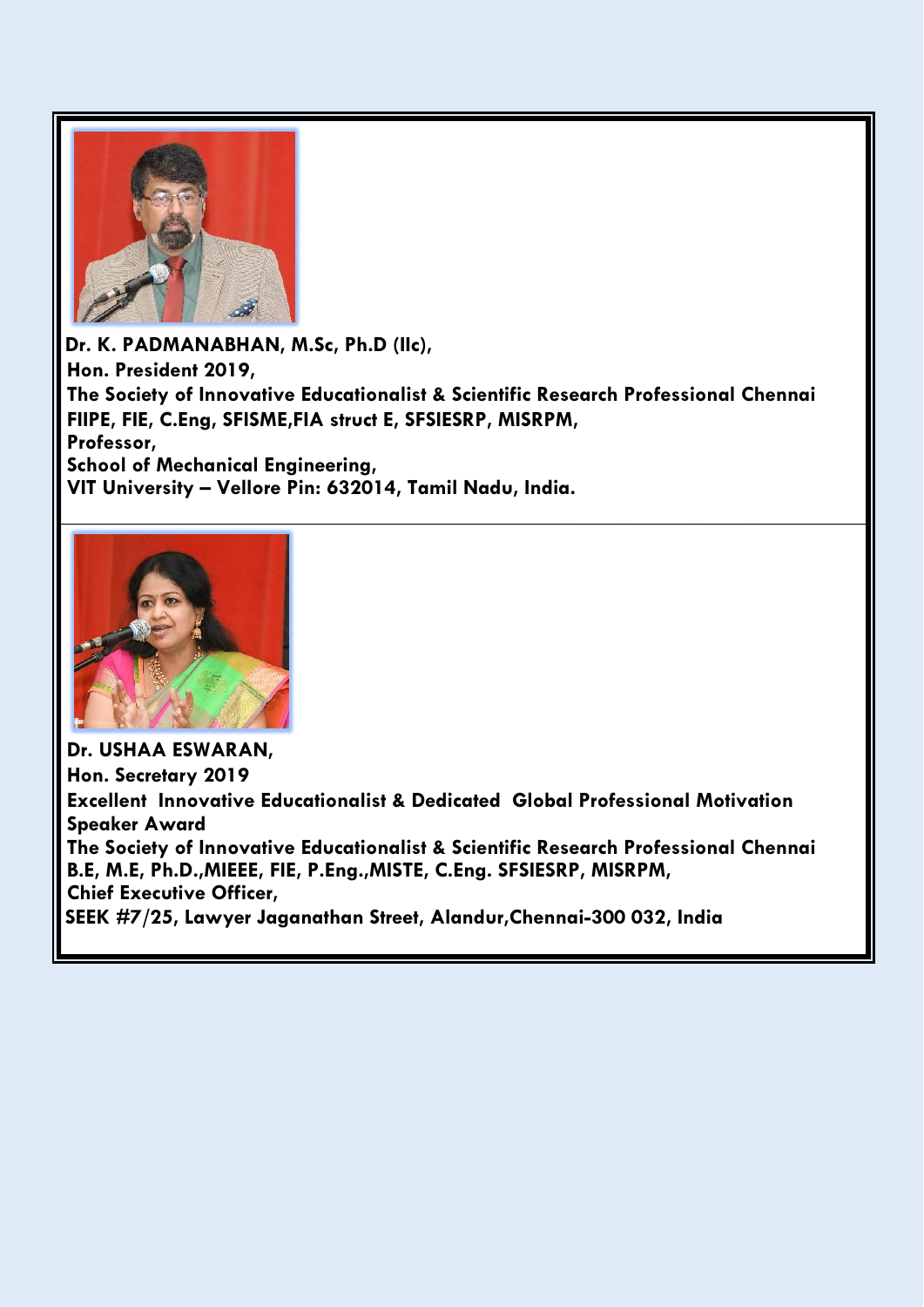

**Er. K. RAJENDRAN, Executive Director & Secretary Dedicated Innovative Journalist & Distinguished , Global Academic Program Organizer Award The Society of Innovative Educationalist & Scientific Research Professional Chennai D.Tech., B.Tech.(Aero.)., M.S.(Aero.Engg.)., SFISME., P.Eng.,AMSAE(USA)., SFISAero.E., Eng.Tech. (UK-Royal Charter)., FSET(Malaysia)., MSIET(Singapore)., FISET., AMIET(UK) SFSIESRP.,MISRPM Recipient of SAE(USA) -Ambassadors Club Award -1991 & 1992 -93 SAE(USA) The Engineering Society for Advancing Mobility Land Sea Air & Space (SAE-USA) International Award Recipient 2017-2018-2019 ( Country : Malaysia-Singapore) National Award Recipient 2017-2018-2019 (Country: India) Chief Editor- Journal of Automotive Mechanical & Aerospace Engineering Research, Malaysia Director - Innovative Scientific Research Professional Malaysia®** 

**Sdn.Bhd. Kuala Lumpur, Malaysia**



**Dr. A. PASUPATHY, Ph.D Innovative Scientific Research & Excellent Innovative Educationalist Award Specialization : Mechanical Engg. B.E., M.Tech., Ph.D., FISME. P.Eng., SFSIESRP., Principal & Professor College of Engineering and Technology, Payanur,Kerala, India.**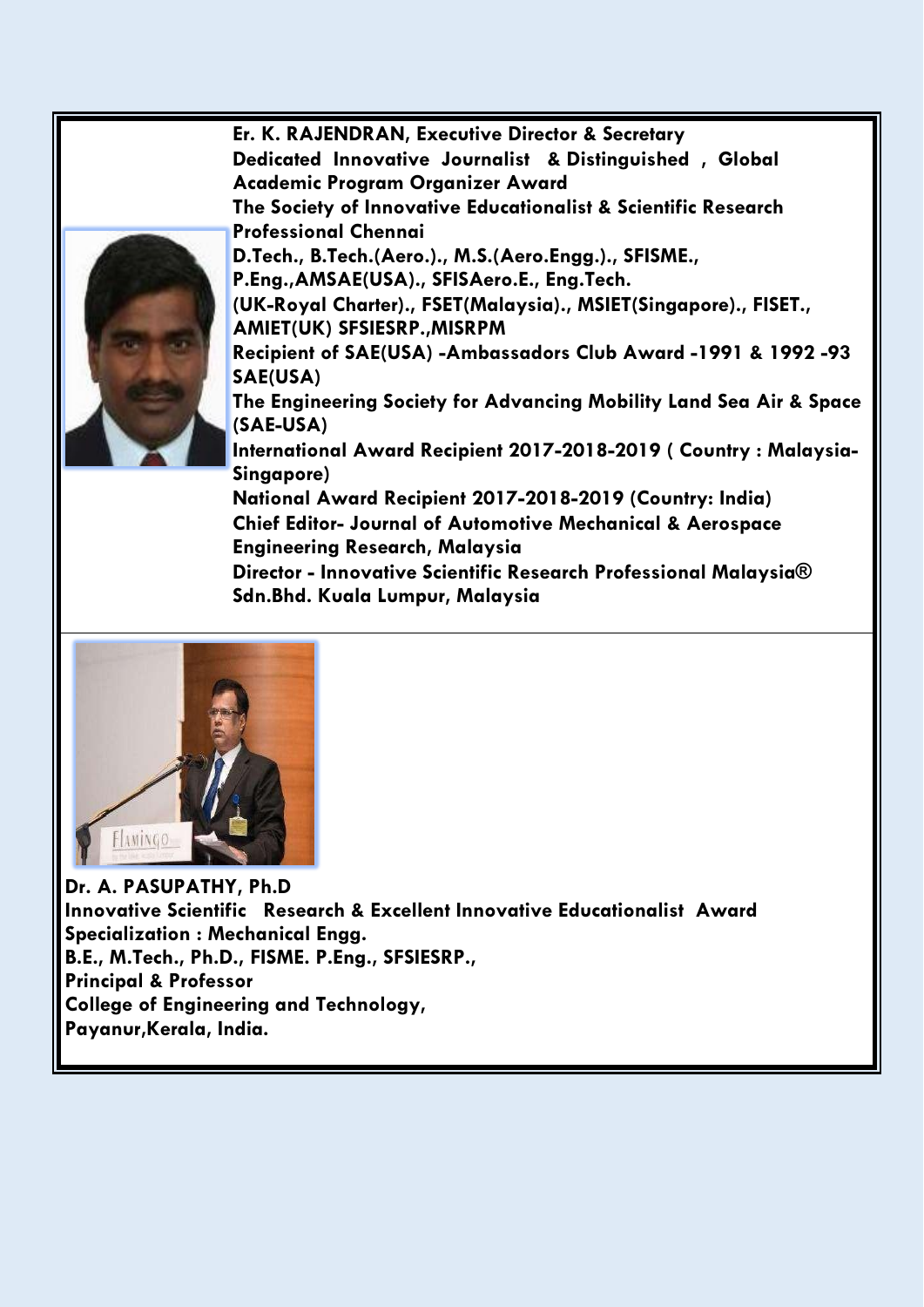

**Dr.K.SIVASAMI, Ph.D Innovative & Dedicated Distinguished Academician Award B.E. (Mechanical)., M.E ( Energy)., Ph.D ( IC Engines) MEO Class -I., FIE, FIMarE., FISME., SFSIESRP., Marine Chief Engineer, Associate Professor, Indian Maritime University, Central University, Govt of India Mumbai Campus, India.**



**Dr. S. K. PANIGRAHI, Ph.D Innovative Scientific Research & Excellent Professional Achievement Award Ph D (IIT Kgp), M Tech (Design), BE (Mech), FIE, Int Vis Academic (UNSW, Australia), MISTE., SFSIESRP., Professor, Department of Mechanical Engineering Defence Institute of Advanced Technology, Pune, Maharastra - 411025, INDIA.**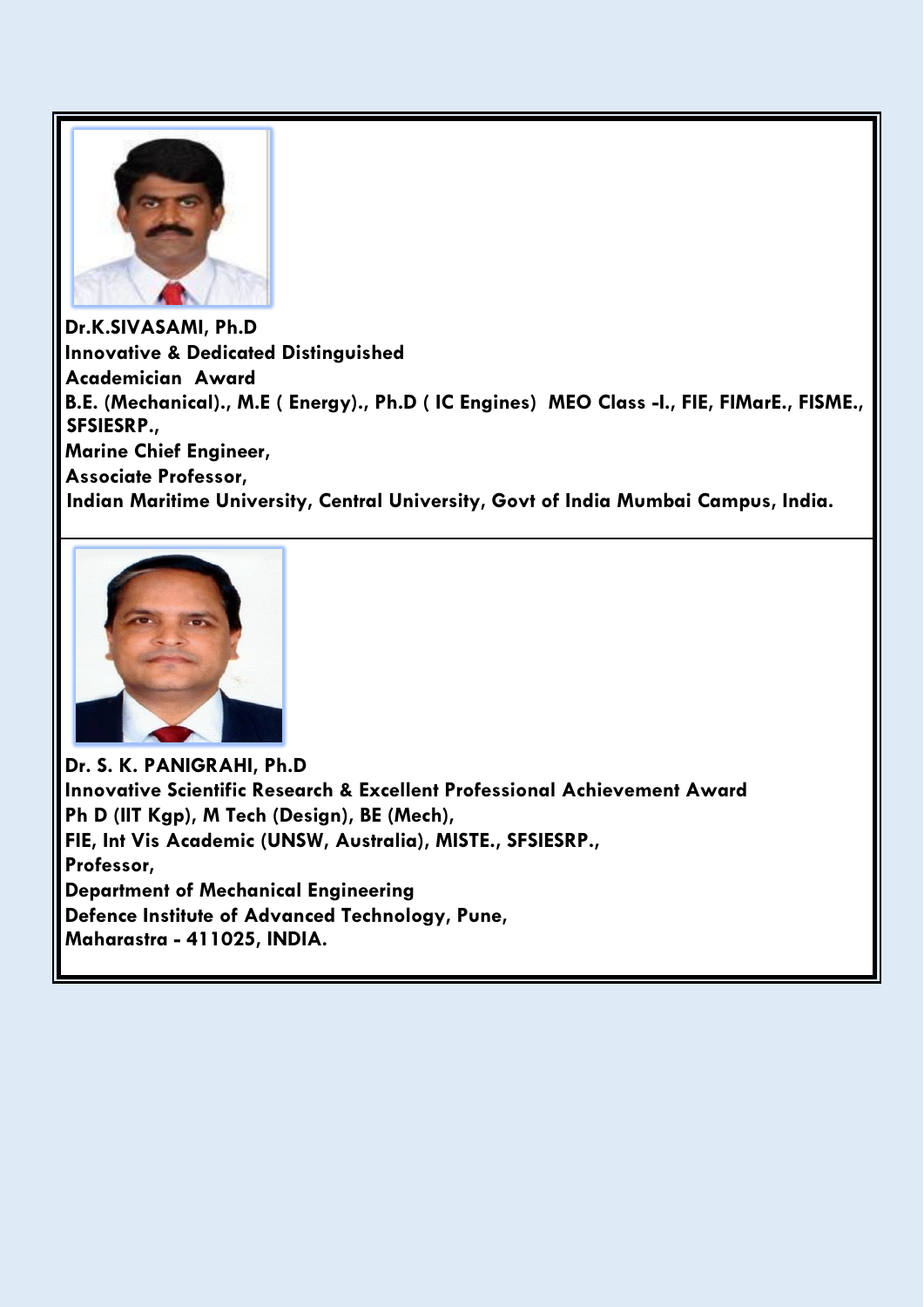

**KAPSE CHANDRAKANT APPASAHEB Innovative & Excellent , Global Professional Achievement Award LME., B.Tech., M.Tech., AMIE., FISME., C.Eng., SFSIESRP., Engineering consultant B - 702 / 802, AMBIKA PLAZA APARTMENT, NEXT TO JANAKALYAN BANK, 90 FEET D.P. ROAD, MULUND ( EAST ), Mumbai 400 081, Maharashtra, INDIA**



**Er. MAHENDRA PRATAP SINGH , Innovative & Distinguished Professional Achievement Award Chartered Engineer.,D.M.E, B.E. - Mech., MBA- Power Management FISME , P. Eng., MIEI , C. Eng. by IEI, , Professional Engineer , SFSIESRP., Founder Member of AA of GPCB , Betul (M.P.) (India) Certified Boiler Operation Engineer, ( M.H. )(India) , Certified Energy Manager (India) Journal Editorial international Board honorary advisory committee Member of SET , Kuala Lumpur (Malaysia) Senior Manager - Operation Reliance Power Limited (VIPL) Butibori, Nagpur (M.H.) (India)**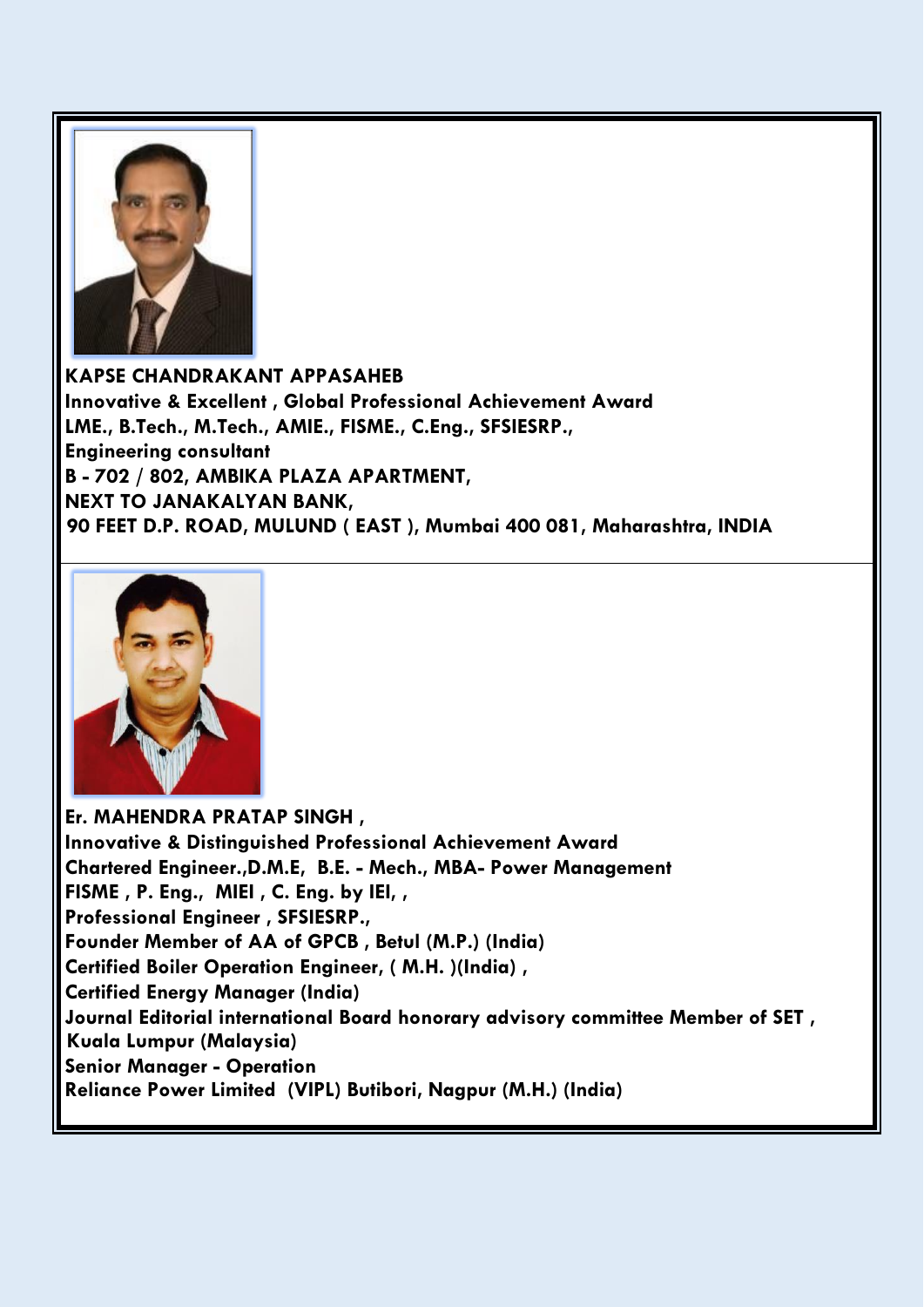

**Dr.(Prof.) Gurudutt Sahni, Ph.D., Post Doctoral (Mech.Engg.-IIT) Chartered Engineer & Chartered Valuer Regd. Professional Engineer Professor, Referee & Advisor (IMRTC-USA)in Technology & Management Int PE & Principal Scientist Award SME (Spain) Executive Committee Member (WASET) DME., BE( Mech.)., M.Tech. ( Mech.Engg.).,MBA., Ph.D. ( Mech.Engg.)Ph.D ( Management Science), AMIE., C.Eng., P.Eng.,SFISME., MIIW., LMIAAM., MIMRTC., SMASR., FIRED., MISIE., MMISOM., EIOSRD., MASR., SFSIESRP., QMS Lead Auditor ( IRCA) HOD & DGM (Design Drawing Development – R & D ) Leader Valves Ltd, Leading Valve Manufacturing Company. Adjuct Professor (Mech. Engg.) In Daviet Engg. Colege, Jalandhar City, Punjab**



**Dr.T.JESUDAS., Innovative Research & Distinguished Global Academician Award M.E., Ph.D., MISTE,M IEEE, CGER. SFSIESRP. MISRPM. Life Member in Centre for Education Growth and Research (CGER) Professor & Head Department of Mechatronics Mahendra Engineering College (Autonomous) Namakkal, Tamil Nadu -636705**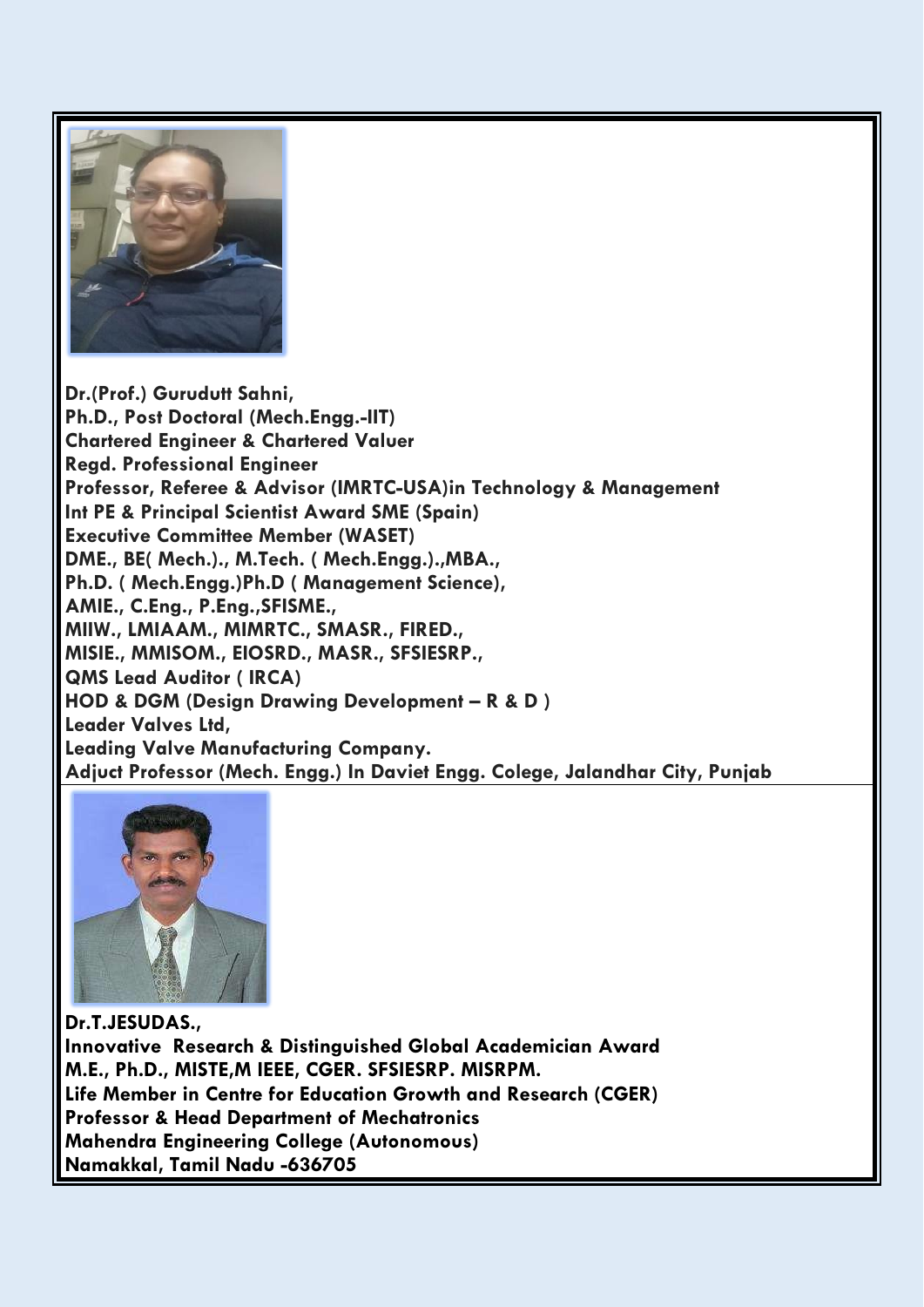

**Dr. B. VAIKUNDASELVAN B.E., M.E., Ph.D., Innovative & Dedicated ,Global Professional Achievement Award FISEEE, SFSIESRP, MISRPM, Professor and Head, Department of Electrical & Electronics Engineering, Kathir College of Engineering, Coimbatore, Tamil Nadu, India. Hon Executive Committee Member - The Society of Innovative Educationalist & Scientific Research Professional Chennai**



**Dr. A. MURUGESAN, Excellent Professional Achievement Award M.E, Ph.D., MISTE, ISME, YRC, FISME, FIARA. FSIESRP, FISRD (UK)., SFSIESRP., Professor, Department of Mechanical Engineering, K.S.Rangasamy College of Technology, Tiruchengode-637215. Tamilnadu, India.**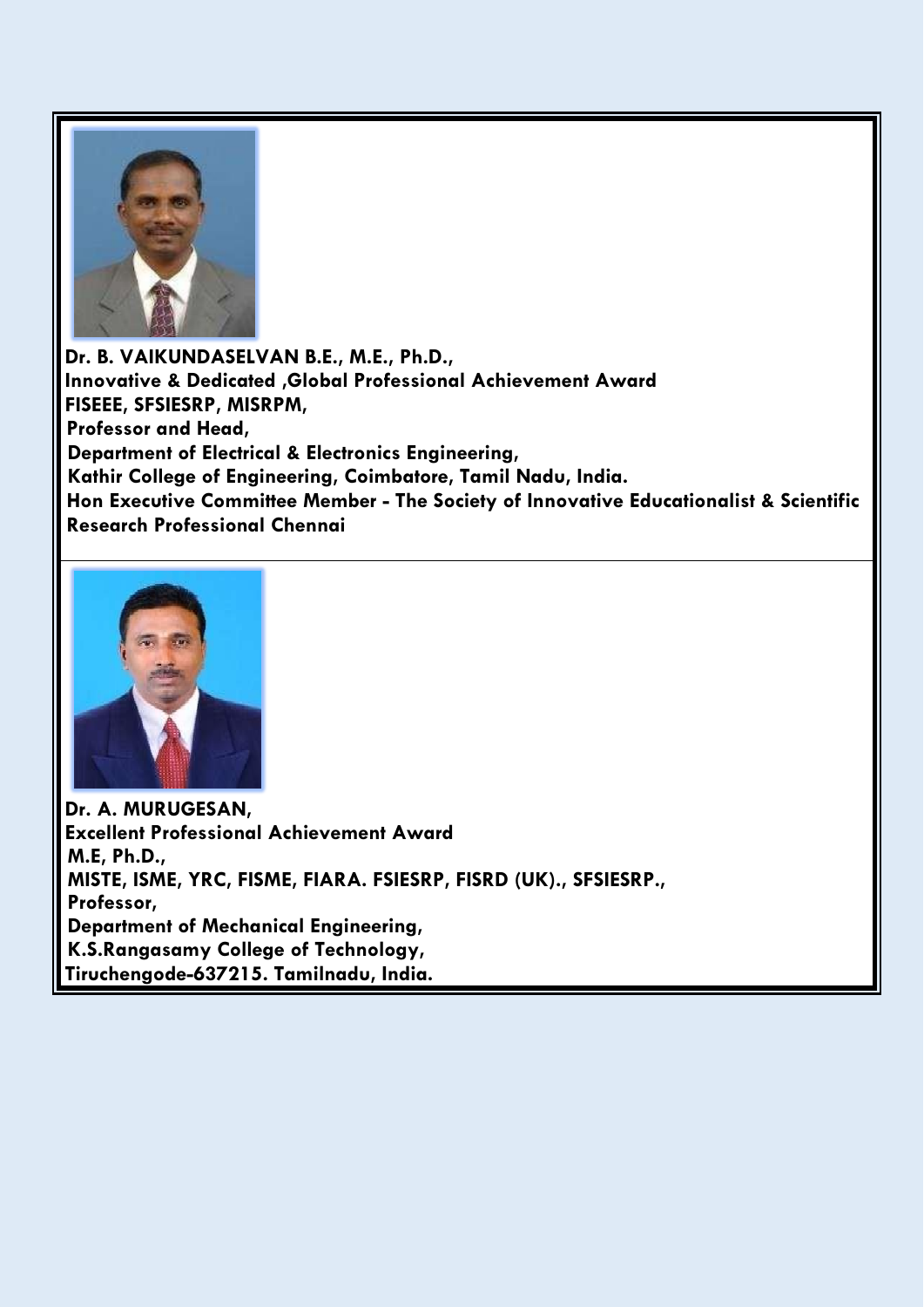

**Dr. RAMACHANDRA .C.G Innovative Scientific Research & Best , Global Academician Award B.E., M.Tech, Ph.D., MISTE, MIE, MSSRJ, P.ENG, FSET(Malaysia), FISME, MIAENG, MSSI, MISSE, MIIER, MITEEA, MICSR, MIEAE, FIESRP, MISRPM(Malaysia), MAIMS, MIFERP, MBEIESP, MIEEE, MIGRNET, MIRFSR, MWRFER Associate Professor Department of Mechanical Engineering School of Engineering Presidency University, Itgalpur, Rajanakunte,Bengaluru-560064.**



**Prof. Er. T.K.P. RAJAGOPAL, (Ph.D)., Innovative Professional & Excellent Global Team Leader Award M.A.(Pub.Ad), M.Phil., M.C.A., M.Phil., M.E., M.Tech., FSIESRP, MISRPM, SMISEEE, MISTE, MCSI, MCSTA, MIAENGG, MIACSIT, MIAS, MIIRJC, MSDIWC, MISI, MIoN, MUACEE, MtheIRED, MISQEM, MACS, Associate Professor and Head, Department of Computer Science and Engineering & IT Kathir College of Engineering, Coimbatore, Tamil Nadu. Hon Executive Committee Member -The Institution of Electrical Electronics Engineers The Society of Innovative Educationalist & Scientific Research Professional Chennai**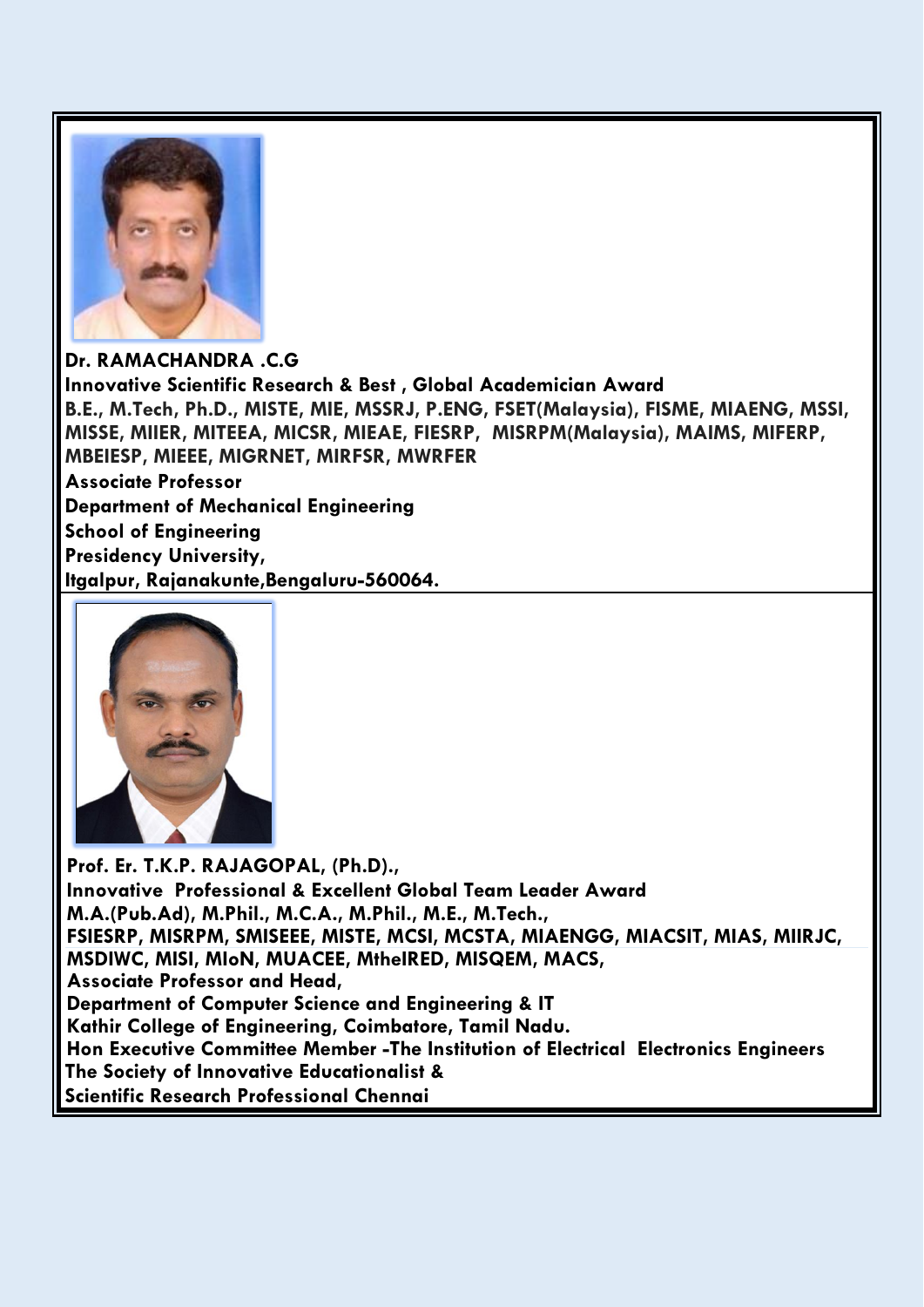

**Dr. I.S.STEPHAN THANGAIAH Excellent & Dedicated Professional Achievement Award M. E., M.B.A., Ph.D.,FISME.,MISTE., SFSIESRP., Professor, VIT Business School, VIT University, Vellore-632014., Taminadu, India Hon.Executive Council Member of ISME**



**Dr. BHAGWAN SHREE RAM, Innovative & Excellent Professional Achievement Award Ph.D.(Engg.), Ph.D.(Management) FISEEE., FISECE., Dean Academics, Professor & HOD Electrical & Electronics Department Sri Venkateshwara College Of Engineering, Bengaluru – 562 157, Karnataka, India**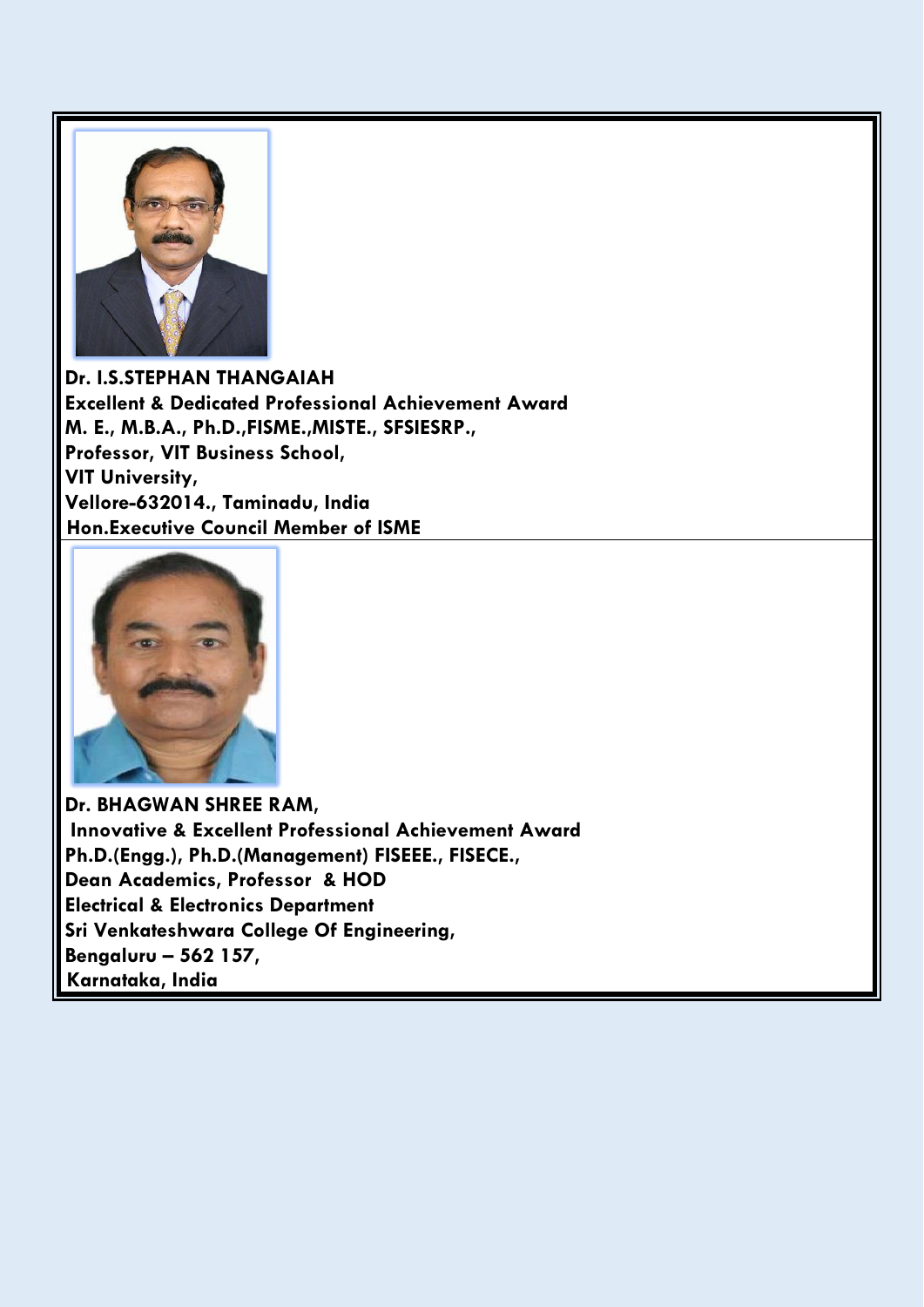

**Dr. V.V. PRATHIBHA BHARATHI, M.Tech, PhD, MISTE, FISME, MASME., MIE., P.Eng., FSET (Malaysia) Assoc Professor, Department of Mechanical Engineering, Anurag Group of Institutions, Autonomous, Venkatapur, Ghatkesar,Hyderabad.**



**Mr.SATHANANDHAM RAJARAM Innovative & Dedicated, Global Professional Achievement Award B.S.Engg.,SMISME.,MSAE(USA).,MIET(UK)., SFSIESRP.,MISPPRM., National Service Manager, Toyata Tanzania LTD, No.5 Nyerere Road, P.O Box 9060, Dar es Salaam,Tanzania.**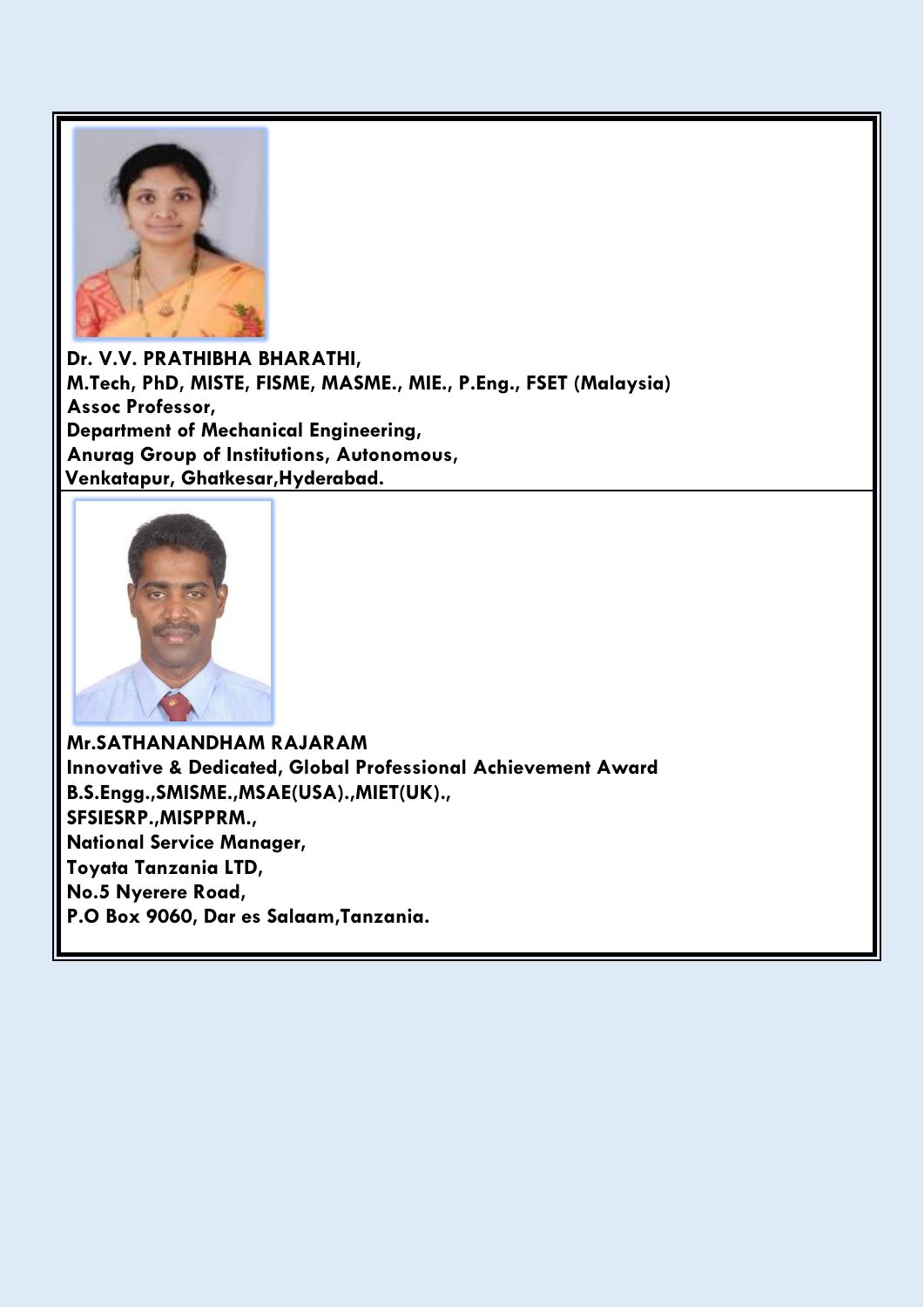

**Mr. DUPALLY NAVAL VENKATA NARASIMHA KISHORE YADAV Innovative Entreprenuer & Dedicated , Best Professional Achievement Award SMISAeroE., SMISME., SMISET., SMSET., P.Eng.., MISRPM , SFSIESRP. Aeronautical Engineering & Aviation Management Director of Operations Runyan GSE llC USA 2621 Mysin Way, Sacramento, CA-95833, USA.**



**Mr.Sreekumar Krishnan B.Tech.(Mech.),C.Eng.(I),MIE,P.Engr,FISME, SFSIESRP,MIAENG,MIET,MIFERP,AMUAMAE., Employment Recital Yantra Holdings as Managing Partner,\India**



**Mr. SIVA KUMAR MAMIDI DME.,PDTD.,PGTD., FISME.,SFSIESRP.,SMIAAEP.,FSET., Adjunct Professor,University of Illinois at Chicago,Rockford, IL, USA**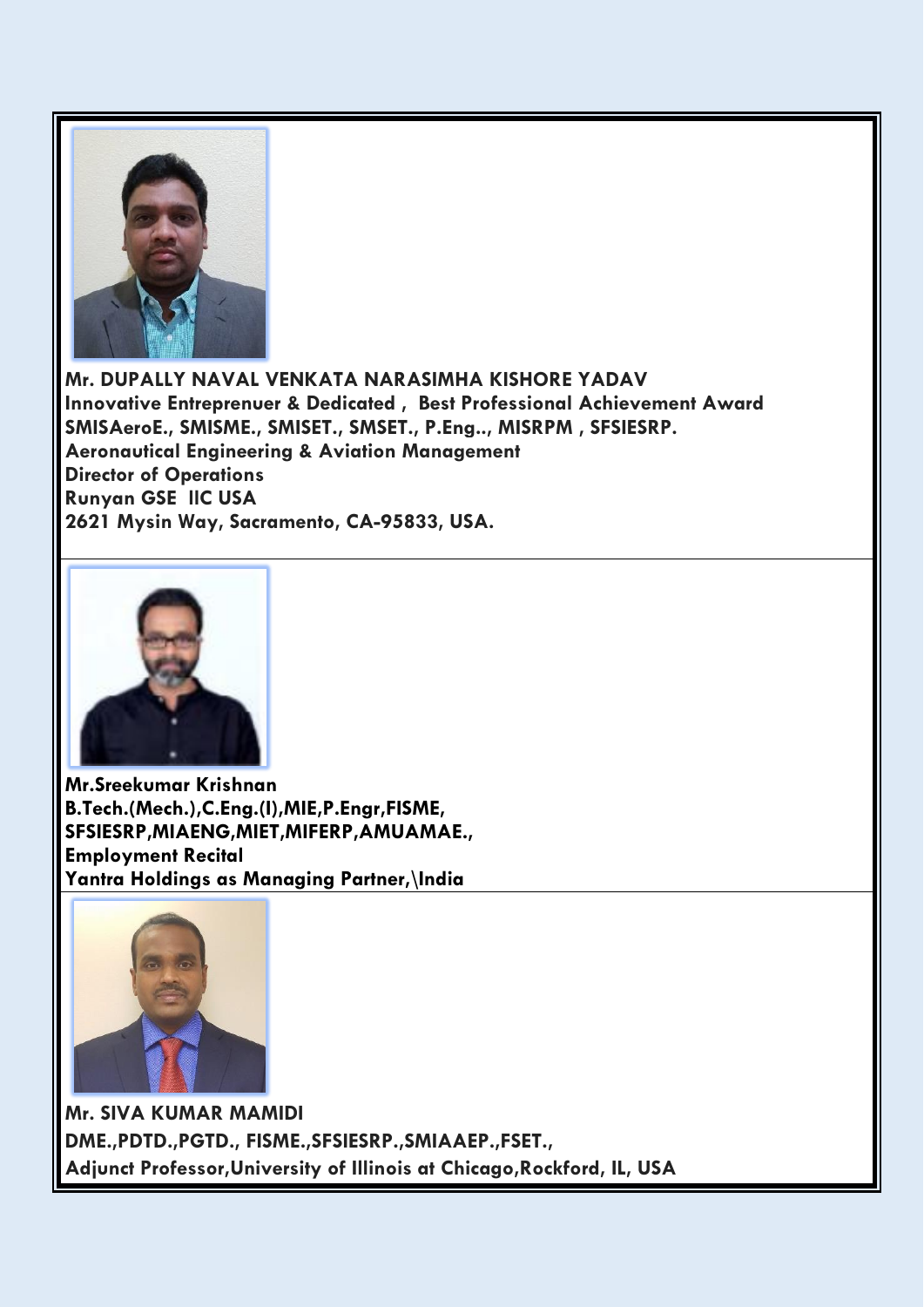

**Prof K. M. PARAMMASIVAM., Ph.D.,Post-doc (Japan)., Professor, Department of Aerospace Engineering, Madras Institute of Technology Campus, Anna University: Chromepet- 600 044.**



**Mr. MOHAMMED ZAMRI BIN MOHDSHARIF @ ABU HASSAN MISRPM., SFSIESRP., Director & Management Consultant Innovative Scientific Research Professional Malaysia® Sdn.Bhd.** 



**Dr. BALJIT SINGH A/L BHATHAL SINGH, Excellent Professional & Dedicated Academician Award Ph.D., Msc., B.Eng., MEI.,MIEM.,SFSIESRP., Faculty of Mechanical Engineering, Universiti Teknologi MARA, 40450 Shah Alam, Selangor D.E, Malaysia, Member- Innovative Scientific Research Professional Malaysia® Sdn.Bhd.**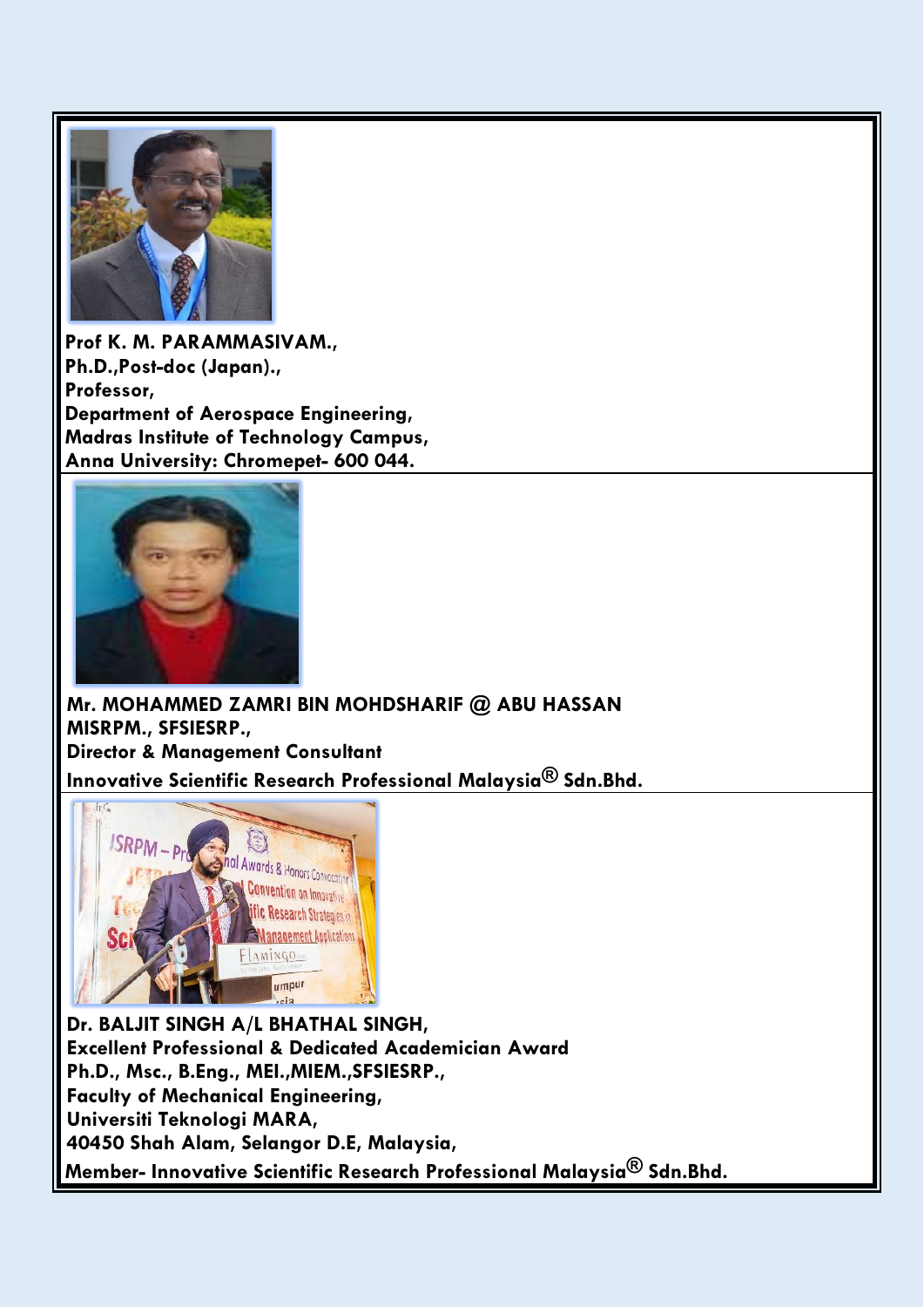

**Dr. Ramala Nageswar Rao B.Com.,M.B.A.,DCA.,Ph.D.,FSIESRP., Professor Department of Business Management & Director IQAC,Osmania University, Hyderabad.**



**Dr.K.PALANIKUMAR F.I.E.,M.E.,Ph.D., Post Ph.D.,Post Diploma MASME.,C.Eng.,FIE.,LMIWS.,FIIPE.,SFSIESRP.,LMISTE., Professor & Principal Sri Sai Ram Institute of Technology, Chennai, India.**



**K.Rajasingam MISRPM., SFSIESRP Director & Cheif Editor. Innovative Scientific Research Professional Malaysia® Sdn.Bhd.**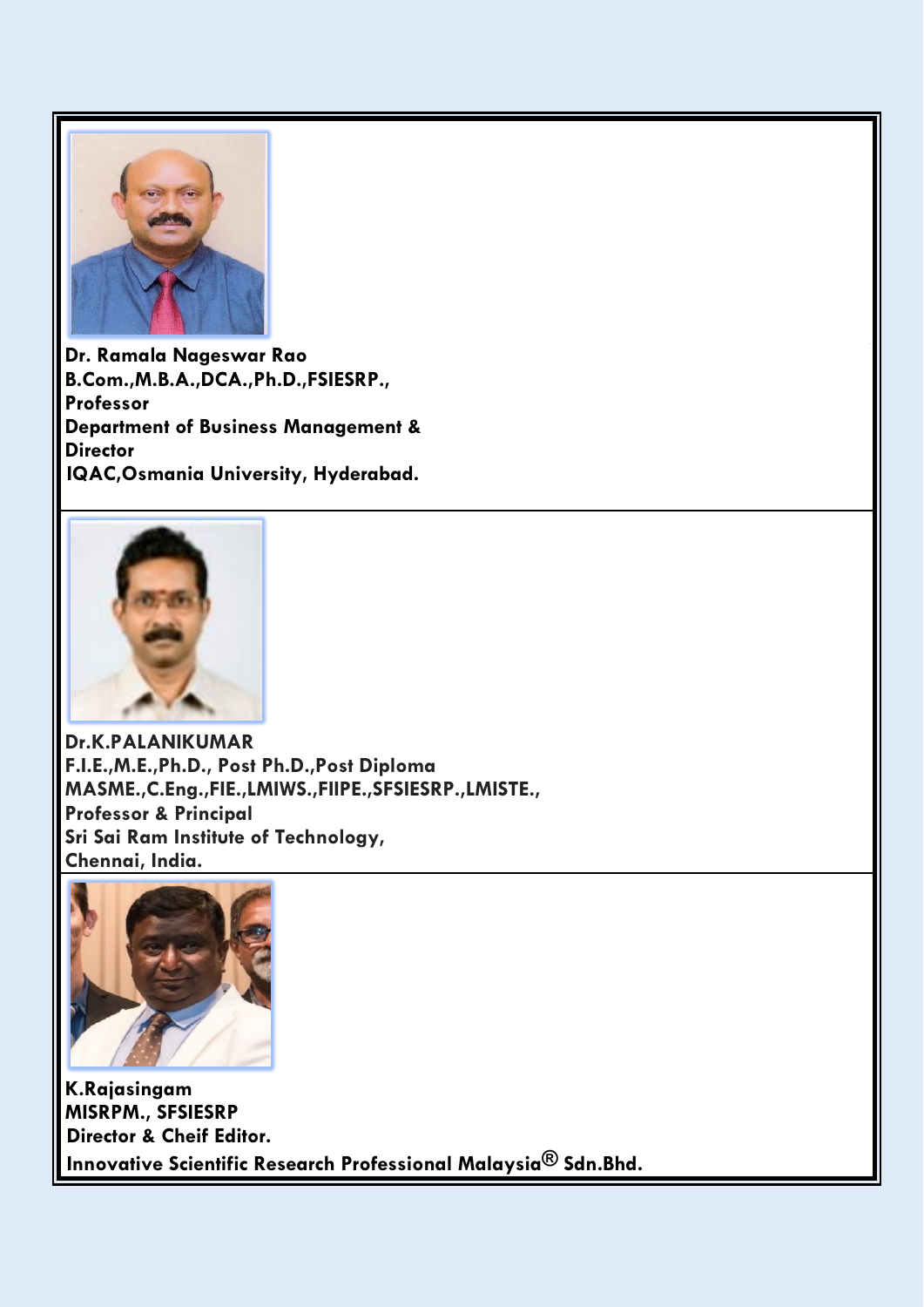

**Ms.SUHASINI PYARASANI B.Tech.(Civil)., M.S.(Mech-USA)., SMISCE., FISME., SMSET., SFSIESRP Mechanical Engineer (MS,USA) Guttmann & Blavevoet [2621 Mysin Way,Sacramento, CA-95833, USA](https://maps.google.com/?q=2621+Mysin+Way,+Sacramento,+CA-95833,+USA&entry=gmail&source=g)**



**Dr. A.VELUMANI B.E.,M.E.,M.B.A.,M.A.,PhD., SFSIESRP., Professor and Head of Department, Civil Engineering, SNS College of Engineering, Kurumbapalayam (Po), Coimbatore, Tamilnadu, India**